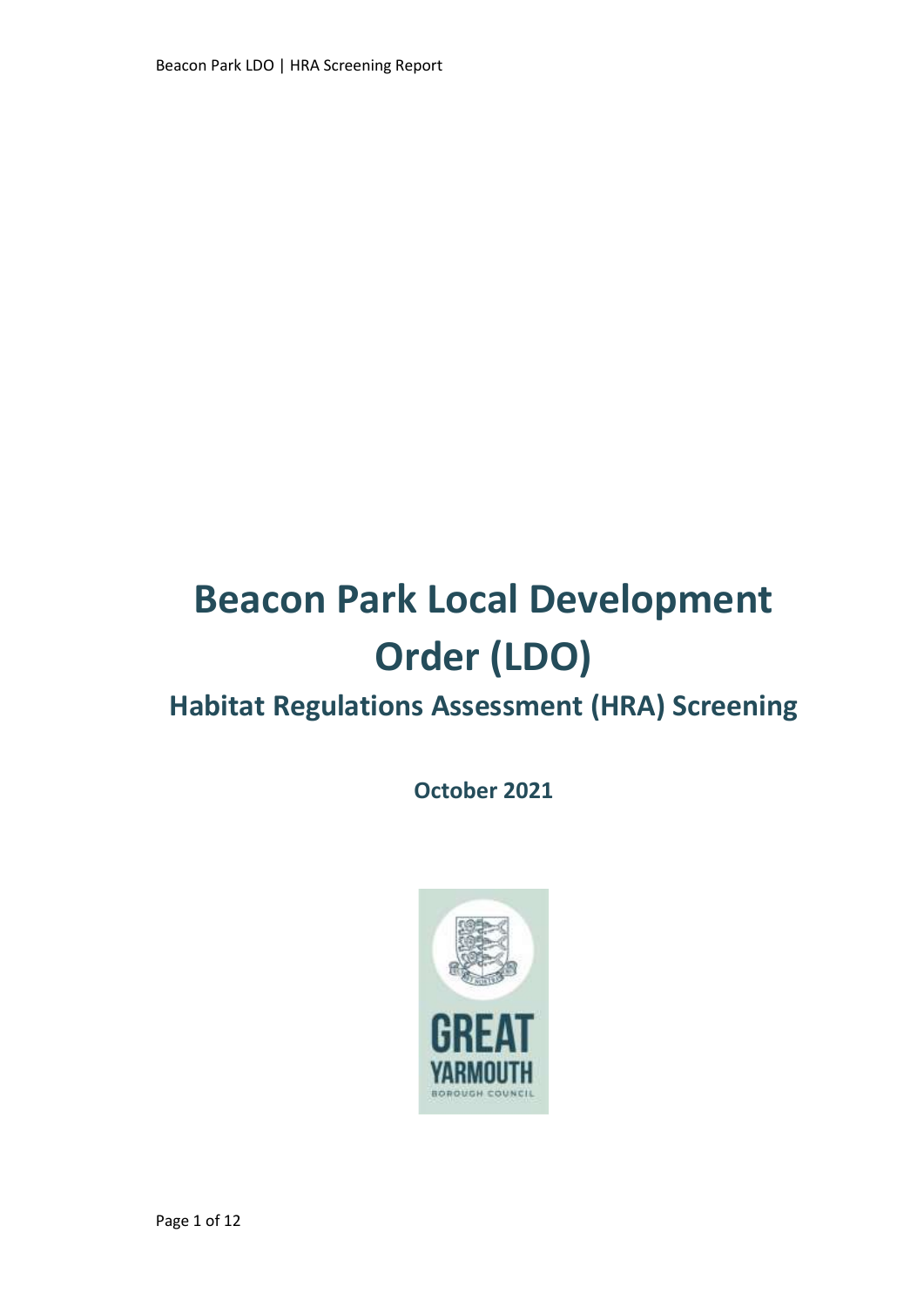# **Contents**

| 1. |  |
|----|--|
|    |  |
|    |  |
| 2. |  |
|    |  |
|    |  |
| 3. |  |
| 4. |  |
| 5. |  |
|    |  |
| 6. |  |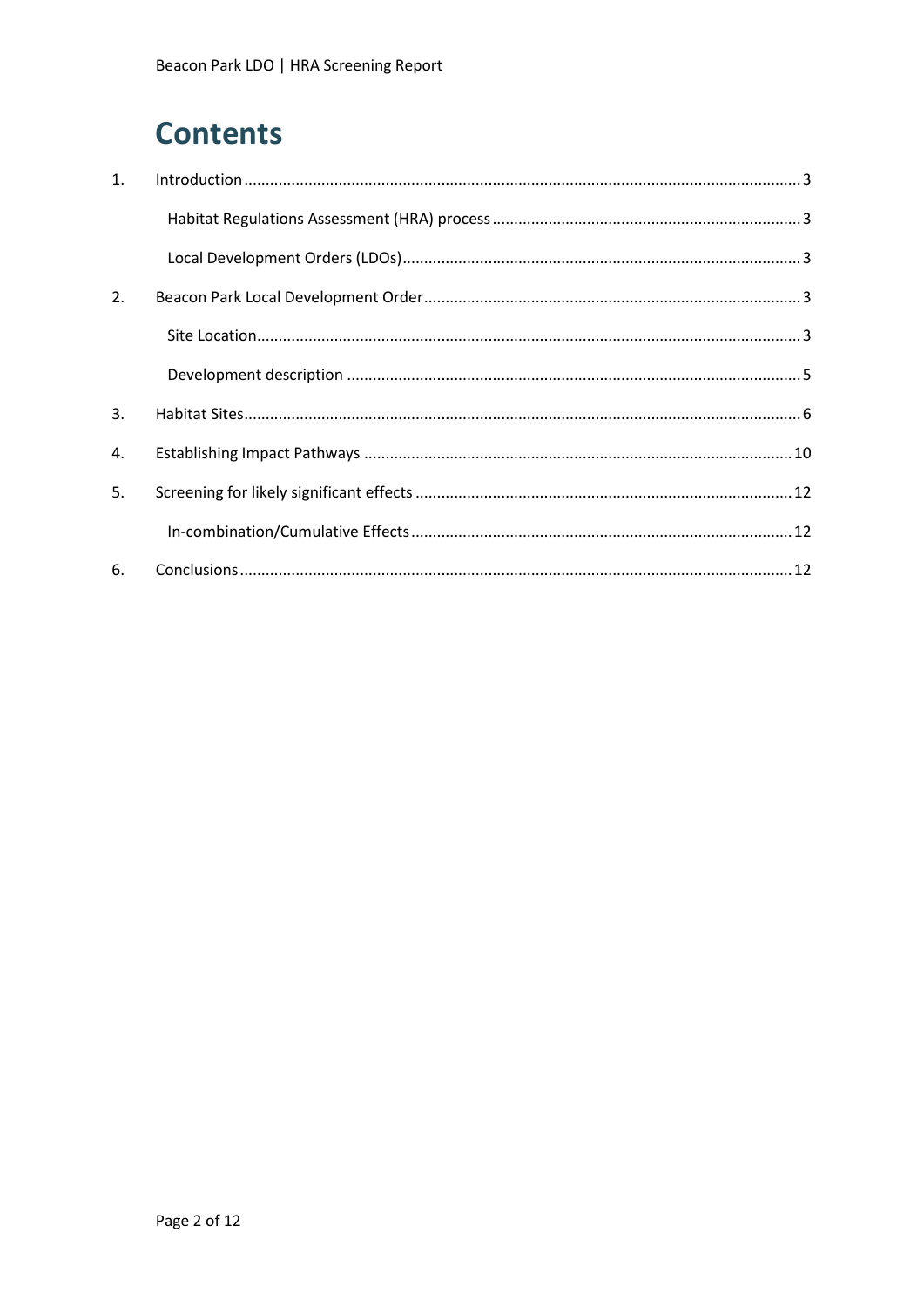### <span id="page-2-0"></span>**Introduction**

#### **Habitat Regulations Assessment (HRA) process**

- <span id="page-2-1"></span>1.1 The purpose of this report is to consider the implications of the Beacon Park Local Development Order (LDO) on National Site Network Habitat Sites (Habitat Sites), in terms of any possible harm to the habitats and species that form an interest feature of the Habitat Sites. The LDO has therefore been screened for 'likely significant effects' on Habitat Sites. This will be undertaken in accordance with ['The Conservation of Habitats and Species Regulations](https://www.legislation.gov.uk/uksi/2017/1012/contents/2019-04-01)  [2017' \(as amended\)](https://www.legislation.gov.uk/uksi/2017/1012/contents/2019-04-01).
- 1.2 This screening report has been informed by the HRAs prepared for the Local Plan Core Strategy and the Local Plan Part 2. The Local Plan safeguarded and allocated Beacon Park for high-tech employment uses, particularly those that support the offshore energy industry.

#### **Local Development Orders (LDOs)**

- <span id="page-2-2"></span>1.3 A Local Development Order is one of a number of mechanisms that simplify and speed up the planning process. An LDO is a locally focused tool that grants planning permission for specific types of development within a defined geographical area, and by doing so, removes the need for a planning application to be made. Local Planning Authorities (LPAs) have powers to create LDOs.
- 1.4 The procedures for making a Local Development Order are set out in [sections](http://www.legislation.gov.uk/ukpga/1990/8/part/III/crossheading/local-development-orders) 61A to [61D](http://www.legislation.gov.uk/ukpga/1990/8/part/III/crossheading/local-development-orders) and [Schedule](http://www.legislation.gov.uk/ukpga/1990/8/schedule/4A) 4A of the Town and Country Planning Act 1990, as amended, and articles 38 and 41 of the Town and Country Planning [\(Development](http://www.legislation.gov.uk/uksi/2015/595/article/38/made) Management [Procedure\)](http://www.legislation.gov.uk/uksi/2015/595/article/38/made) (England) Order 2015.

### <span id="page-2-3"></span>**Beacon Park Local Development Order**

#### **Site Location**

- <span id="page-2-4"></span>2.1 The LDO for Beacon Park comprises 16.7 hectares of land occupied by business units and undeveloped land bounded by landscaping (see Appendix 1). Approximately 5.7 hectares remain undeveloped and available. The area is designated as one of the Great Yarmouth and Lowestoft Enterprise Zone sites. The site area itself has been slightly extended (from that of the area identified in 2012) in the south-east corner to include all of the employment uses.
- 2.2 The site is located to the south west of Gorleston-on-Sea on Norfolk's east coast. Gorlestonon-Sea is a suburb of Great Yarmouth, an internationally renowned centre for the offshore energy industry which also has a high-tech electronics sector. Great Yarmouth's 24-hour port handles a range of cargoes, offering an effective gateway to Northern Europe.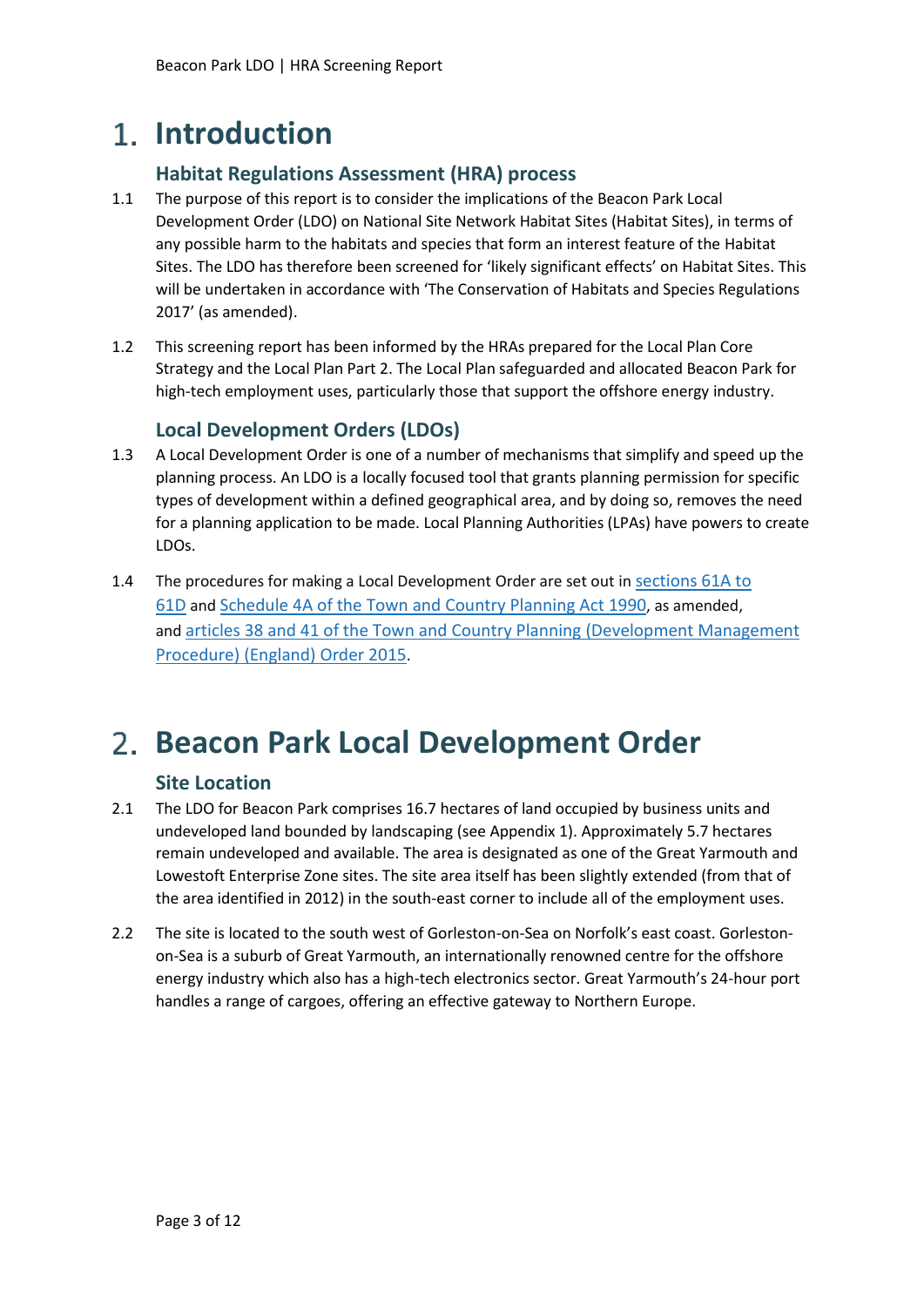

2.3

*Figure 1 - Beacon Park Local Development Order*

2.4 Beacon Park lies adjacent to the A47 corridor between Great Yarmouth and Lowestoft, which provides excellent access to both of these settlements. While a larger area comprising a new residential development is also referred to as 'Beacon Park', for the purpose of this LDO, Beacon Park refers only to the existing business park south of Beaufort Way. The majority of the site is now developed following the success of the 2012 LDO. The development to date has been well-designed set within high quality landscaping.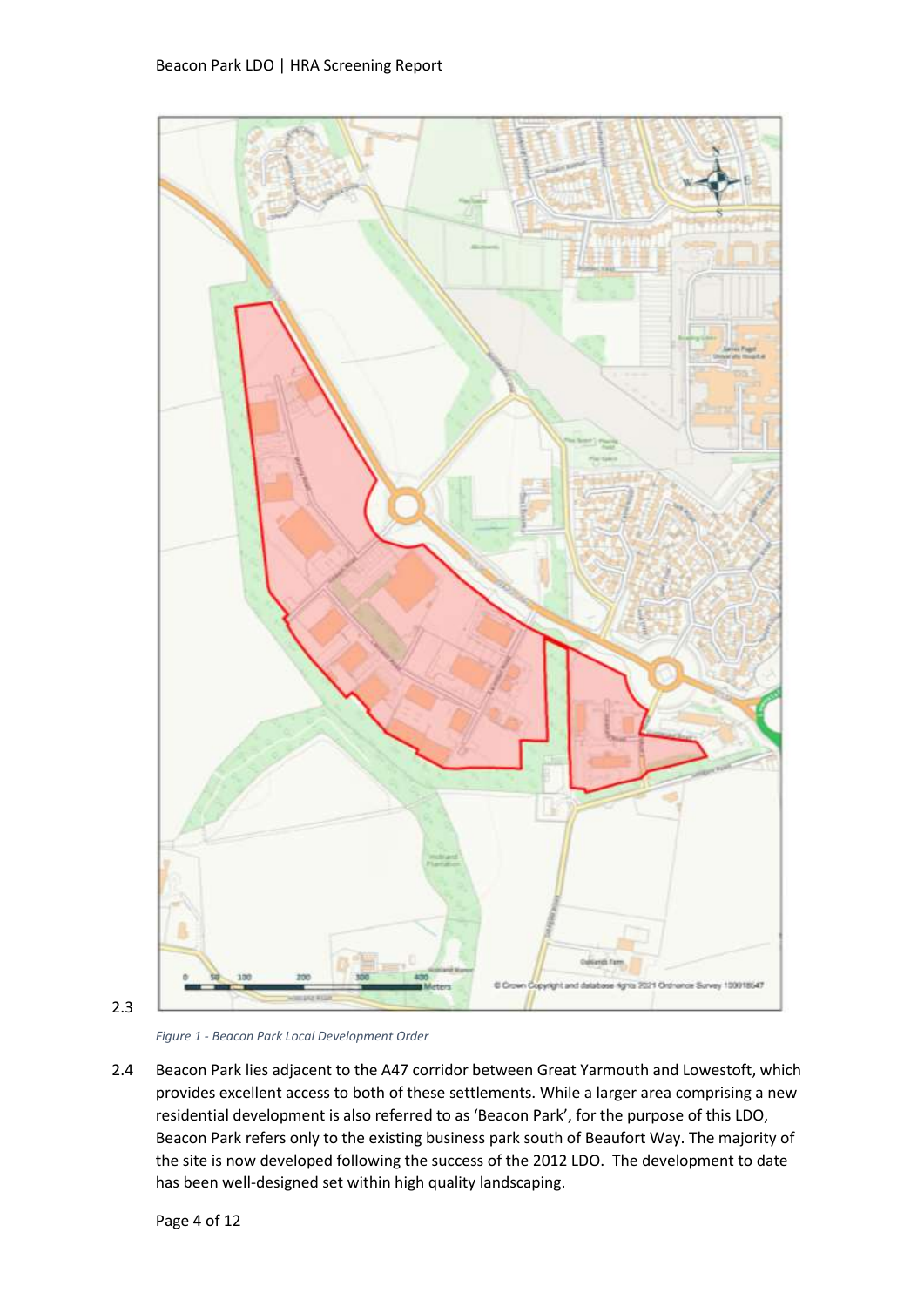#### **Development description**

- <span id="page-4-0"></span>2.5 Great Yarmouth Borough Council (GYBC) has created this LDO to help enable the further development of Beacon Park. The intention is to allow greater permitted development rights for new business-related development within Beacon Park. The aim is to foster economic growth and provide the opportunity for service, high-tech/research and development sector businesses, particularly those associated with the off-shore energy industry to prosper and grow, through a simplified planning process created by the LDO. The LDO was originally adopted in March 2012 for this site, of which this updated LDO will replace. It has been very successful in encouraging inward investment and development on the site with the majority of the site now developed.
- 2.6 The retention of an LDO for the site will continue to reduce the number of planning applications required for business related development on the site, thereby providing the opportunity to speed up the planning process whilst ensuring a suitable measure of quality control. This will continue to be a major benefit to businesses wishing to locate to the area and will provide a degree of certainty as to the type of development which will be acceptable, thereby saving prospective occupiers time and money.
- 2.7 As part of the work associated with the creation of the original LDO adopted in March 2012, a detailed design code specific to Beacon Park was produced. In producing the design code, the existing character of the area was carefully assessed together with the Council's aspirations for the area, thereby providing a clear understanding of the general types of development which would be considered acceptable. The March 2012 LDO has resulted in the creation of a high quality business environment. Therefore, this new LDO retains and updates the detailed design code to ensure future development meets this standard.
- 2.8 The updated LDO provides an opportunity to review and amend the type of development permitted and accordingly revise the design code. Generally, the permitted use within the order has remained unchanged, the main change being an added restriction to prevent change of permitted use from office use to other Class E uses, following changes to the national use classes order. The design code has been updated to reflect and follow the headings of the recently published [National Model Design Code](https://www.gov.uk/government/publications/national-model-design-code).
- 2.9 The LDO grants planning permission for the following classes of development:
	- Class 1: Site Investigation
	- Class 2: Offices and Light Industrial
	- Class 3: Electronic Communications
- 2.10 The permissions are subject to conditions and limitations contained within the LDO. Development under Class 2 and Class 3 must be in accordance with the requirements of the accompanying Design Code. Of particular relevance to this SEA screening report, permission will not apply to Schedule 1 or 2 (where significant effects have been identified through a screening assessment) EIA development. There are also other limitations relating to highway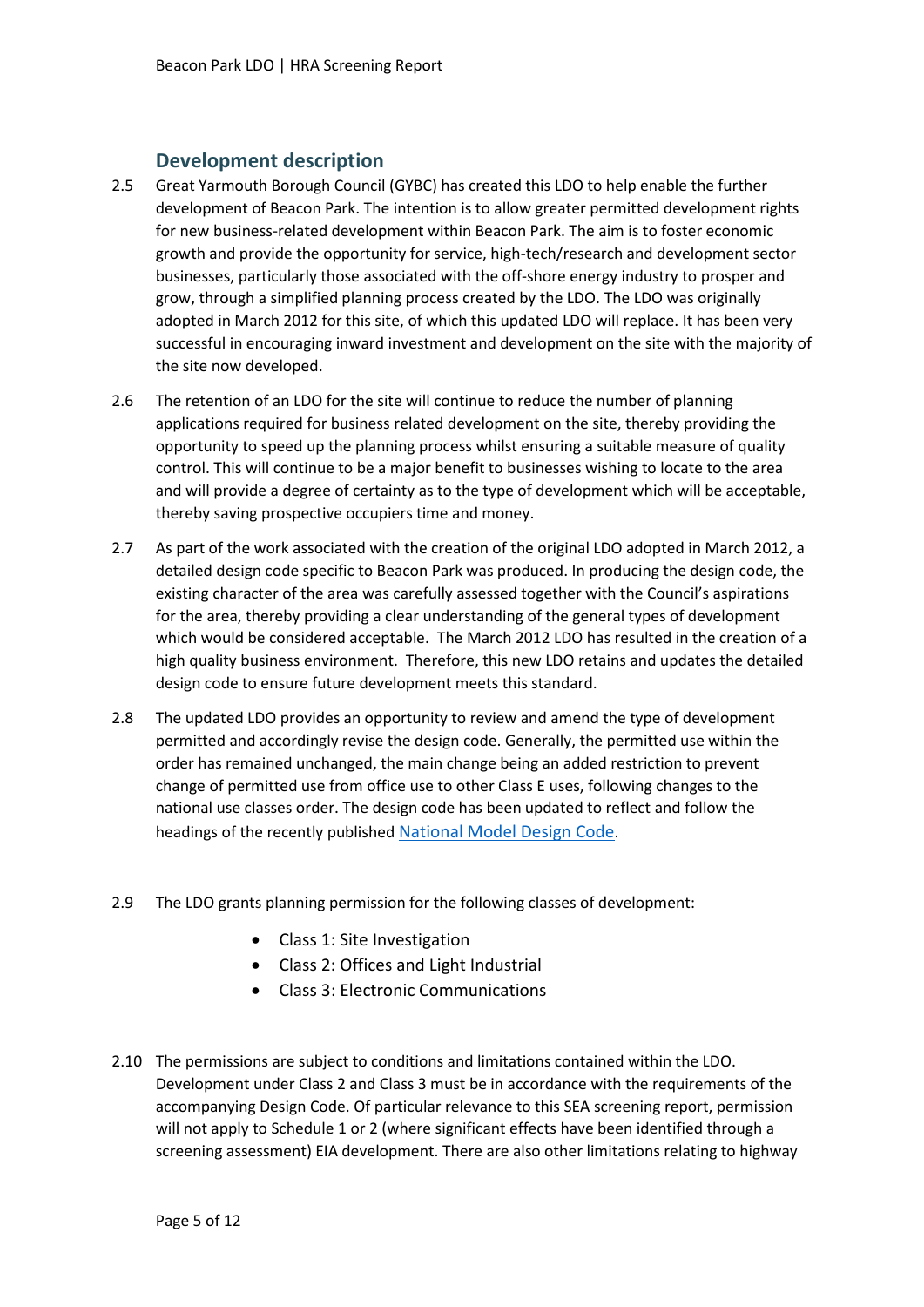



*Figure 2 – Aerial Photograph of Beacon Park Local Development Order*

### <span id="page-5-0"></span>**Habitat Sites**

3.1 Using a precautionary principle, this screening report has assessed impacts on Habitat Sites at a 20km radius of the LDO site at Beacon Park. This buffer is used as it is deemed precautionary enough to capture most potential impact pathways (i.e. the means by which a Habitat Site may be affected). Habitat Sites include Special Areas of Conservation (SACs) and Special

Page 6 of 12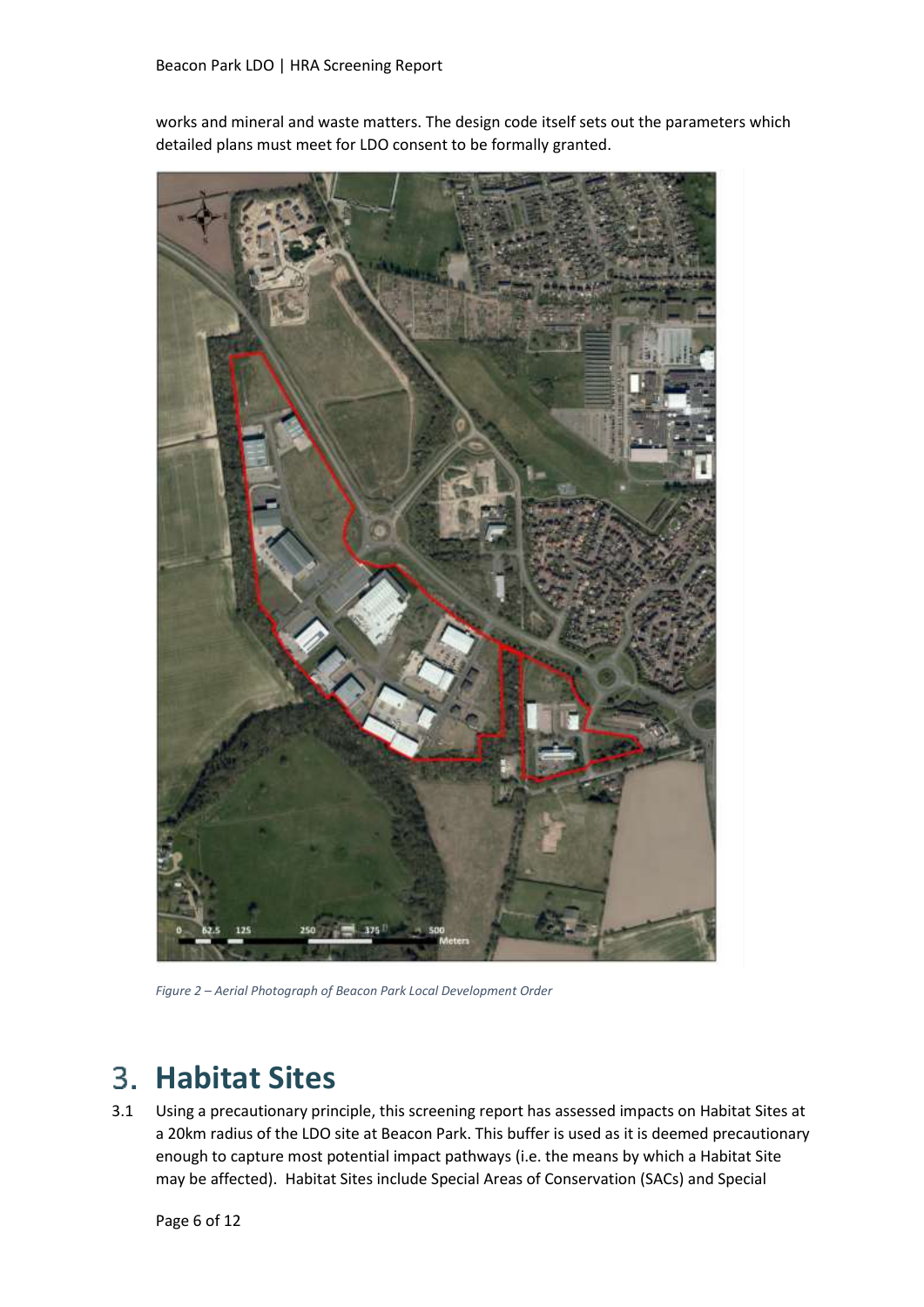Protection Areas (SPAs). However, as national planning policy gives Ramsar sites the same protection as SACs and SPAs, these have also been included. . Habitat Sites can be terrestrial or marine.

3.2 The following sites are within 20km of the proposed LDO area.

| <b>Terrestrial Habitat Sites</b> |                        |                      |  |
|----------------------------------|------------------------|----------------------|--|
| <b>Special Protection</b>        | <b>Special Area of</b> | <b>Ramsar Site</b>   |  |
| <b>Areas</b>                     | <b>Conservation</b>    |                      |  |
| <b>Breydon Water</b>             | The Broads             | <b>Breydon Water</b> |  |
| <b>Broadland</b>                 | Winterton-Horsey       | <b>Broadland</b>     |  |
|                                  | Dunes                  |                      |  |
| North Denes                      | Benacre to Easton      |                      |  |
|                                  | <b>Bavents</b>         |                      |  |
| Benacre to Easton                |                        |                      |  |
| <b>Bavents</b>                   |                        |                      |  |
| <b>Marine Habitat Sites</b>      |                        |                      |  |
| <b>Special Protection</b>        | <b>Special Area of</b> | <b>Ramsar Site</b>   |  |
| <b>Areas</b>                     | <b>Conservation</b>    |                      |  |
| <b>Outer Thames</b>              | Southern North Sea     |                      |  |
| Estuary                          |                        |                      |  |
| Greater Wash                     | Haisborough,           |                      |  |
|                                  | Hammond and            |                      |  |
|                                  | Winterton              |                      |  |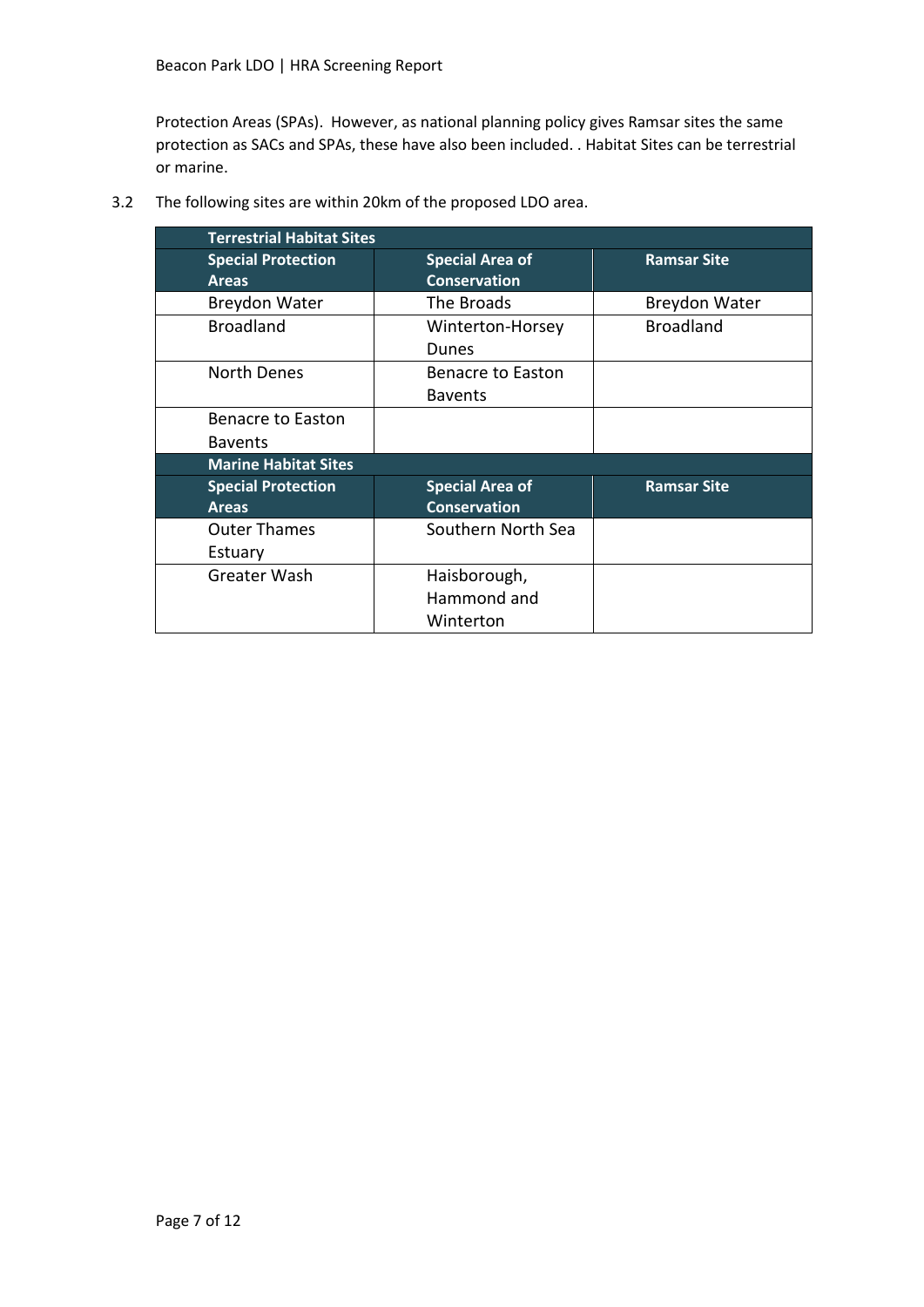

*Figure 3 - Special Protection Areas within 20km of the Beacon Park Local Development Order*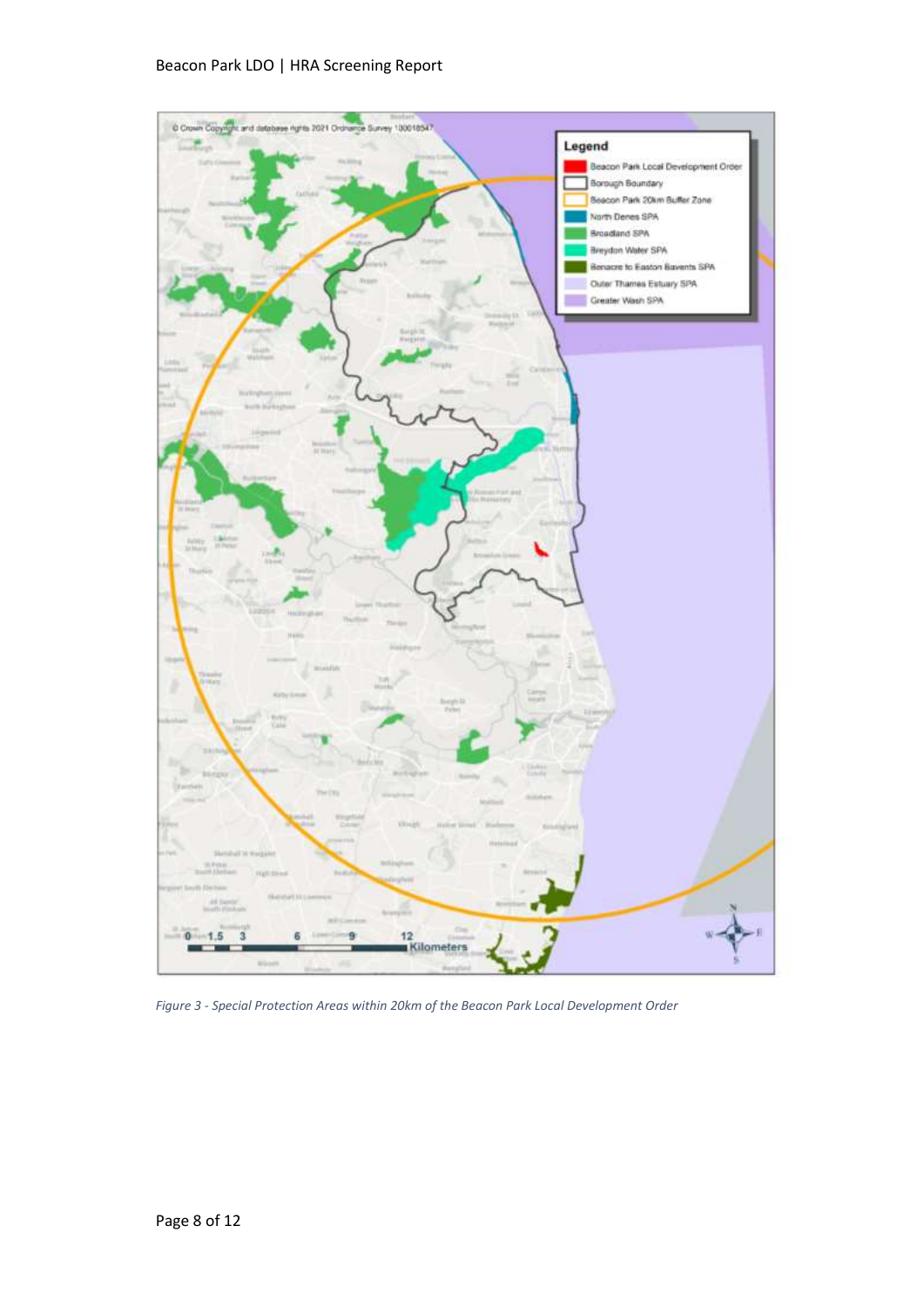

*Figure 4 - Special Areas of Conservation within 20km of Beacon Park Local Development Order*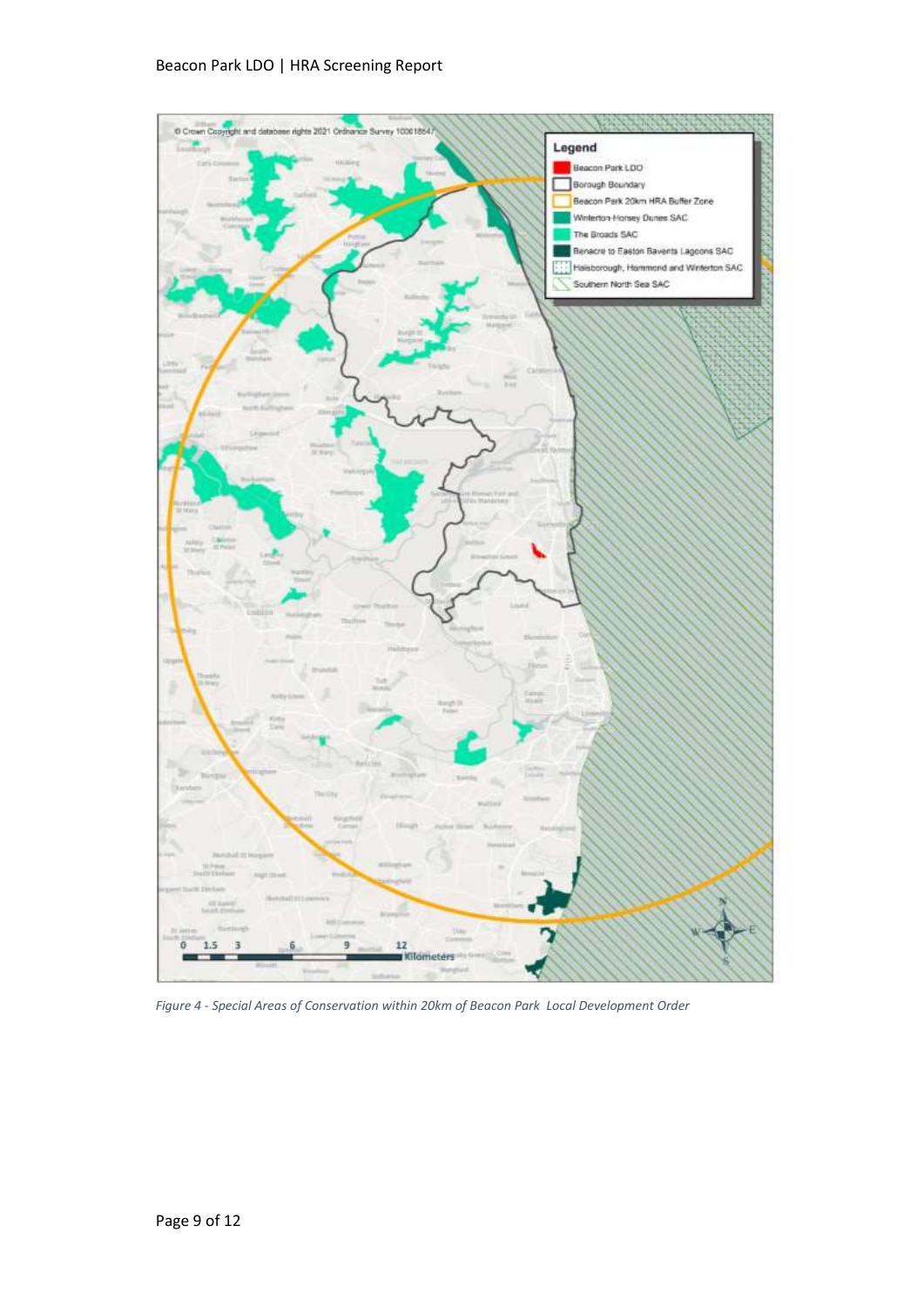

*Figure 5 - Ramsar sites within 20km of the Beacon Park Local Development Order*

# <span id="page-9-0"></span>**Establishing Impact Pathways**

4.1 Impact pathways are identifiable means by which the plan or project could potentially affect a Habitat Site. The HRAs prepared for the Local Plan Core Strategy and the Local Plan Part 2 identified impacts from recreation such as disturbance, trampling, increased fire risk and enrichment such as through dog fouling. These impacts are mainly associated with North

Page 10 of 12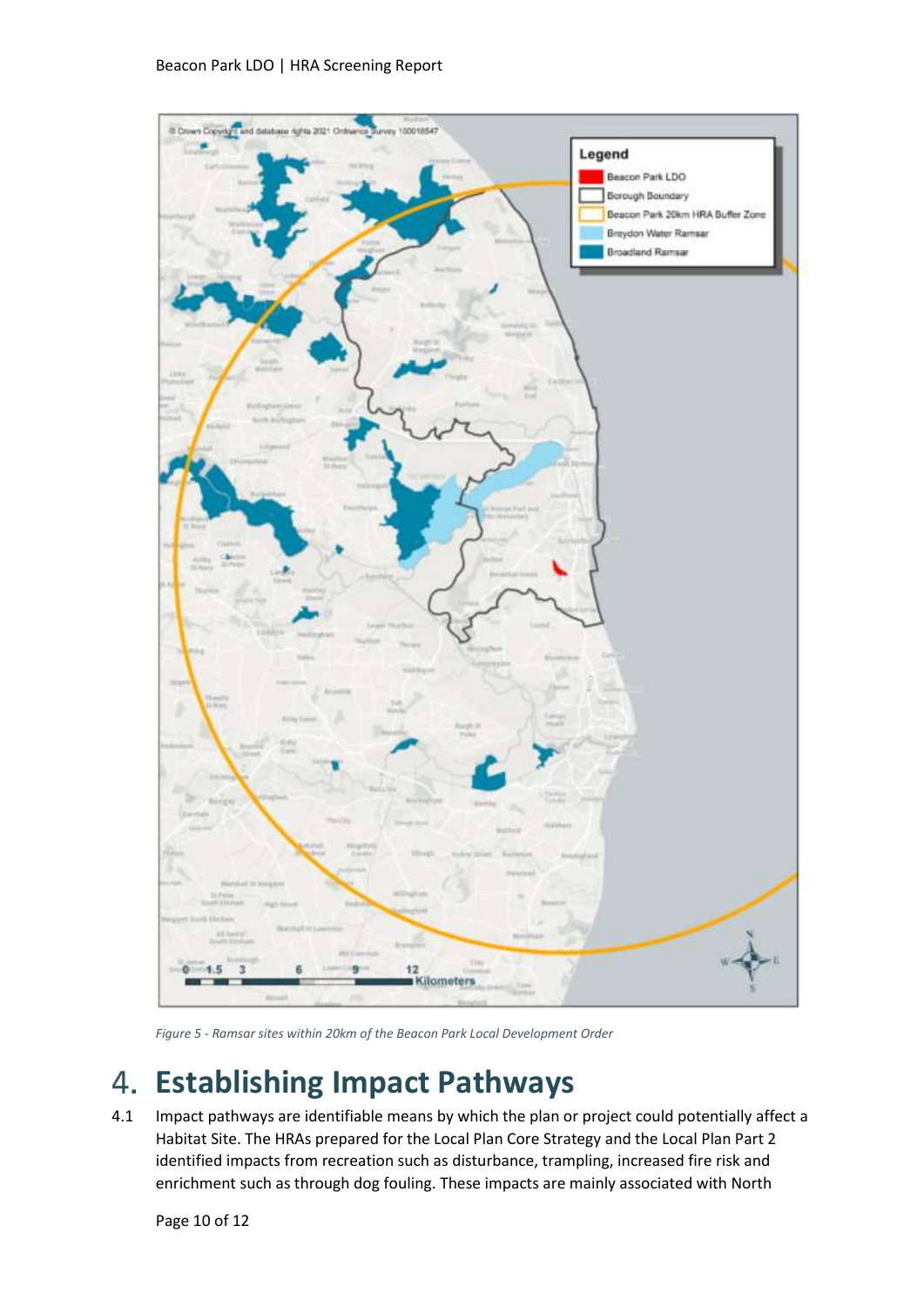Denes, Winterton-Horsey Dunes and to a lesser extent within the Borough, the Broads network of sites. It is, however, considered unlikely that a limited range of employmentrelated uses on a business park will add to existing recreational pressures.

- 4.2 There is the potential for water issues related to water quality and water quantity (i.e. water availability). Run-off, outflow from sewage treatments and overflow from septic tanks can result in increased nutrient loads and contamination of water courses. This should, however, be considered in the context of the LDO site at Beacon Park which is located 4.2km south of the closest terrestrial sites, Breydon Water, and 1.2km from the coastline where the closest marine site, the Outer Thames Estuary is. The LDO permits light industrial uses, where waste products, drainage or construction may have the potential to drain into the ground. However, there are limited hydrological links to these habitats from the site and for large water bodies such as those directly connected to the North Sea, it is likely that any pollutants (which would be minimal given the distance required to travel) could easily be dispersed and would not have an impact.
- 4.3 In terms of air quality, Great Yarmouth Borough does not have any specific identified air quality concerns and does not hold and air quality management areas (AQMAs). Whilst these relate to human health, they highlight a potential air quality concern that may also be relevant for sensitive habitats. It is also anticipated that traffic congestion within Great Yarmouth will be improved with the new river crossing under construction. The impact of air quality must be considered more in cumulative terms associated with Beacon Park, as any net increase will be fractional by comparison to existing impacts. Even in this context, the remaining vacant space on the business park is limited and therefore the potential for significant impacts is reduced. The HRAs prepared for the Local Plan Core Strategy and the Local Plan Part 2 concluded that the Borough is not a focus for intensive growth and that air quality impacts can be ruled out.
- 4.4 Abstraction and land management can influence water flow and quantity, resulting in reduced water availability at certain periods or changes in the flow. Such impacts particularly relate to aquatic and wetland habitats. The LPP2 HRA was able to conclude in consultation with the Environment Agency and Natural England that while there were issues with local water supply, the Water Cycle Strategy Scoping Study, published jointly with the neighbouring Waveney District Council in 2009, demand through planned growth (including Beacon Park) could be met with adequate protection for Habitat Sites.
- 4.5 On the basis of the above considerations and the distance between the LDO site and Habitat Sites, impacts to the following Habitat Sites can be ruled out:
	- North Denes SPA
	- Winterton-Horsey Dunes SAC
	- Outer Thames Estuary SPA
	- Greater Wash SPA
	- Southern North Sea SAC
	- Benacre to Easton Bavents SAC/SPA
- 4.6 The remaining Habitat Sites: Breydon Water SPA/Ramsar, Broadland SPA/Ramsar, and The Broads SAC, must be considered further for potential impacts, 'likely significant effects', associated with water quality.